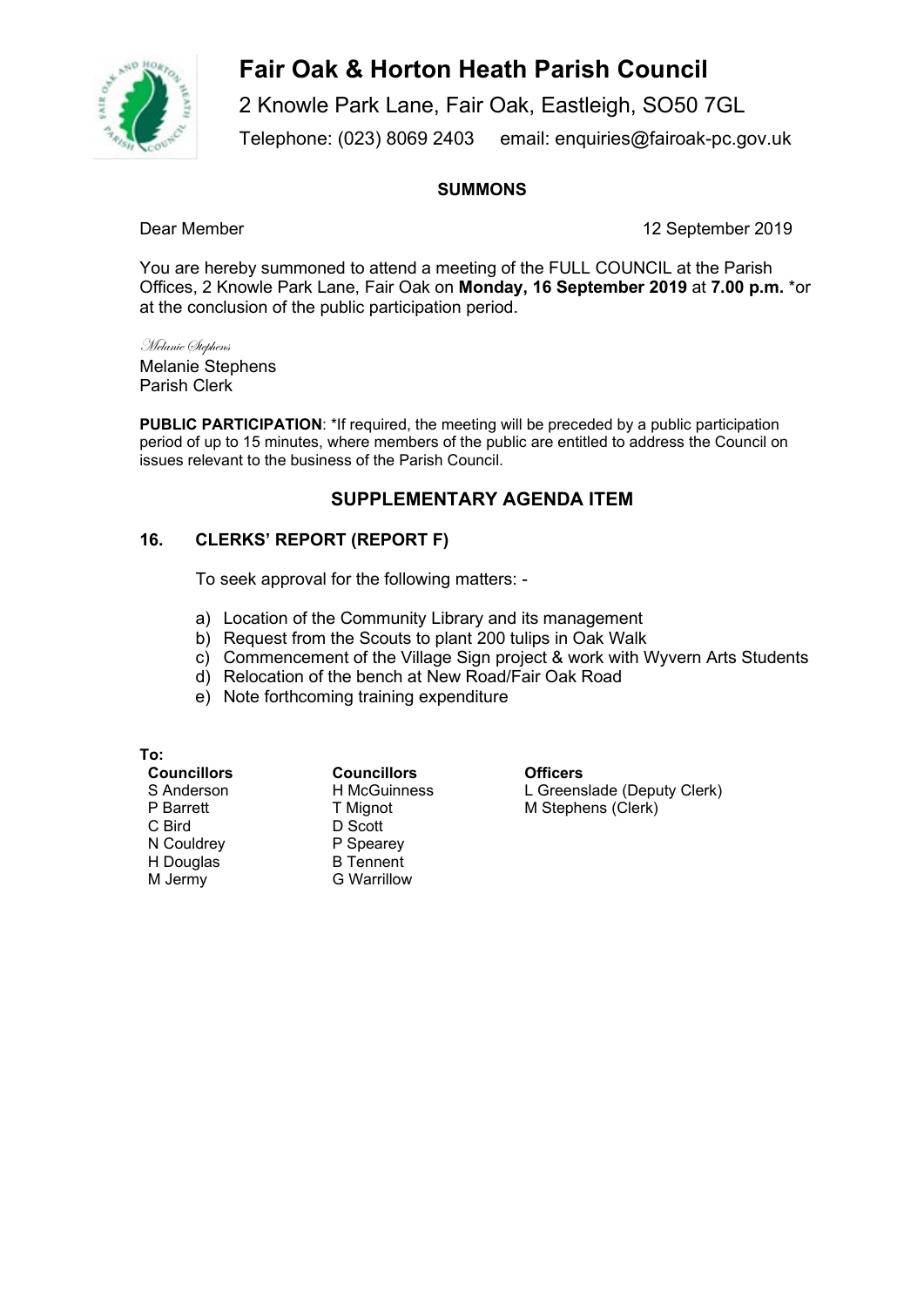## **1. PURPOSE**

- 1.1 To seek approval for the following:
	- a) The installation of the Community Library at New Century Park
	- b) Request from the Scouts to plant 200 tulips in Oak Walk
	- c) Commencement of the Village Sign project & work with Wyvern Arts Students
	- d) Relocation of the bench at New Road/Fair Oak Road
	- e) Note that training for GDPR, Events & CilCA will shortly be organised for staff with funds being taken from the existing training budget.

## **2. ITEMS FOR MEMBER APPROVAL**

### **Community Library**

- 2.1 Following the Asset Committee meetings in June and September, a community library has been crafted by a member of the Operations Team using recycled and scrap material. The aim of the library is to provide free books to visitors of the park. The Library has already been installed at New Century Park to ensure that the concrete post could be secured ahead of the wet weather and to free up space in the Parish Compound giving clear access for Groundstaff vehicles and machinery.
- 2.2 Staff and the Chairman of the Council have donated their own books and the Chairman of the Council has expressed a wish to allocate some of her Chairman's allowance to help move this small community project forward.
- 2.3 Signage on the mini library box will read "Free Community Library. Take a book, return a book".
- 2.4 The Library will be added to the daily inspection checks at the park.

#### **Tulips at Oak Walk**

- 2.5 The Operations Manager has recently been approached by the local Scouting Group seeking permission for them to plant 200 tulip bulbs alongside Oak Walk during **October**
- 2.6 Following an inspection of the site, the Operations Manager sees no reason why this request should not be supported.

#### **Village Signs**

- 2.7 Members will be aware that as part of the Section 106 contributions to Knowle Park, £8,000 has been set aside in Ear Marked Reserves for the purpose of providing village signs. This section 106 money must be used by 2021. Given that the internal Auditor has recently remarked on the holding of reserve funds, it is suggested that Officers be given permission to commence this project, bringing regular reports to Council on progress and key items for consideration.
- 2.8 The Operations Manager would like to use this project as an opportunity for closer working with Wyvern School and seek input of young people of the Parish, suggesting that the Arts department assist develop a design competition, whereby students are given the opportunity to design the village signs. The School have indicated their desire to assist the Parish in this project.
- 2.9 The Parish would need to give clear parameters to the School regarding the competition such as timescales, how many signs and their locations. In order to kick